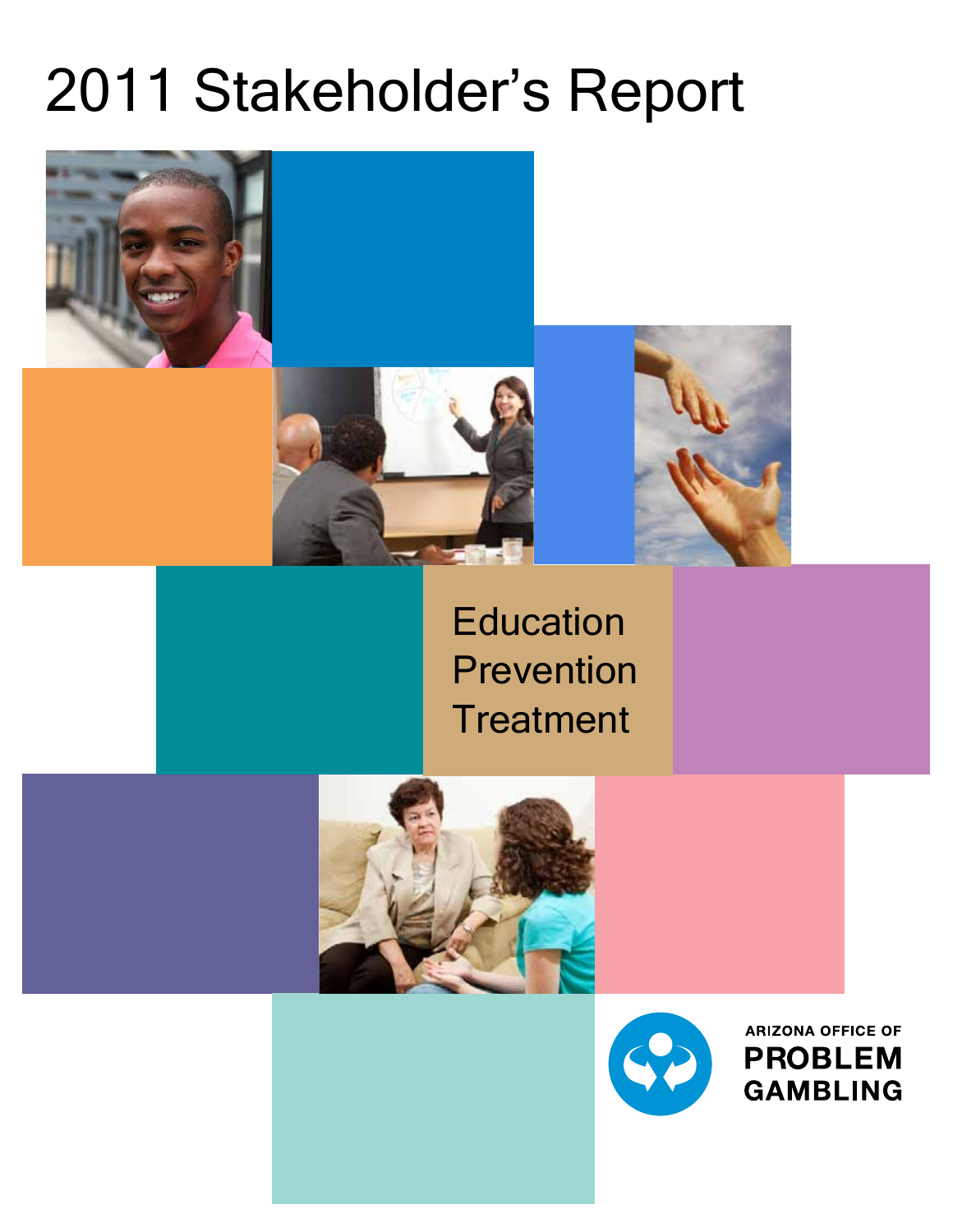### **Mission Statement**

Our mission is to provide and support effective problem gambling prevention, treatment, and education programs throughout Arizona.

### **Vision**

A sustainable continuum of services that reduces to a minimum level the impact of problem gambling in Arizona.

### **Value Statement**

The Office of Problem Gambling is committed to a public health approach to address problem gambling issues. This takes into consideration biological, behavioral, economic, cultural, policy, and environmental factors influencing gambling and health. We will accomplish our mission and realize our vision by being culturally sensitive and responsive to the needs of our partners and those we serve. We will be professional, collaborative, equitable, and innovative in our solutions to address problem gambling.

### **Tell Us How We Are Doing**

We would like to hear from you. Please take a few moments to complete an anonymous satisfaction survey at our web site: *www.problemgambling.az.gov*. You can also email your comments, suggestions, concerns, and/or praise to us at: *contact@problemgambling.az.gov*.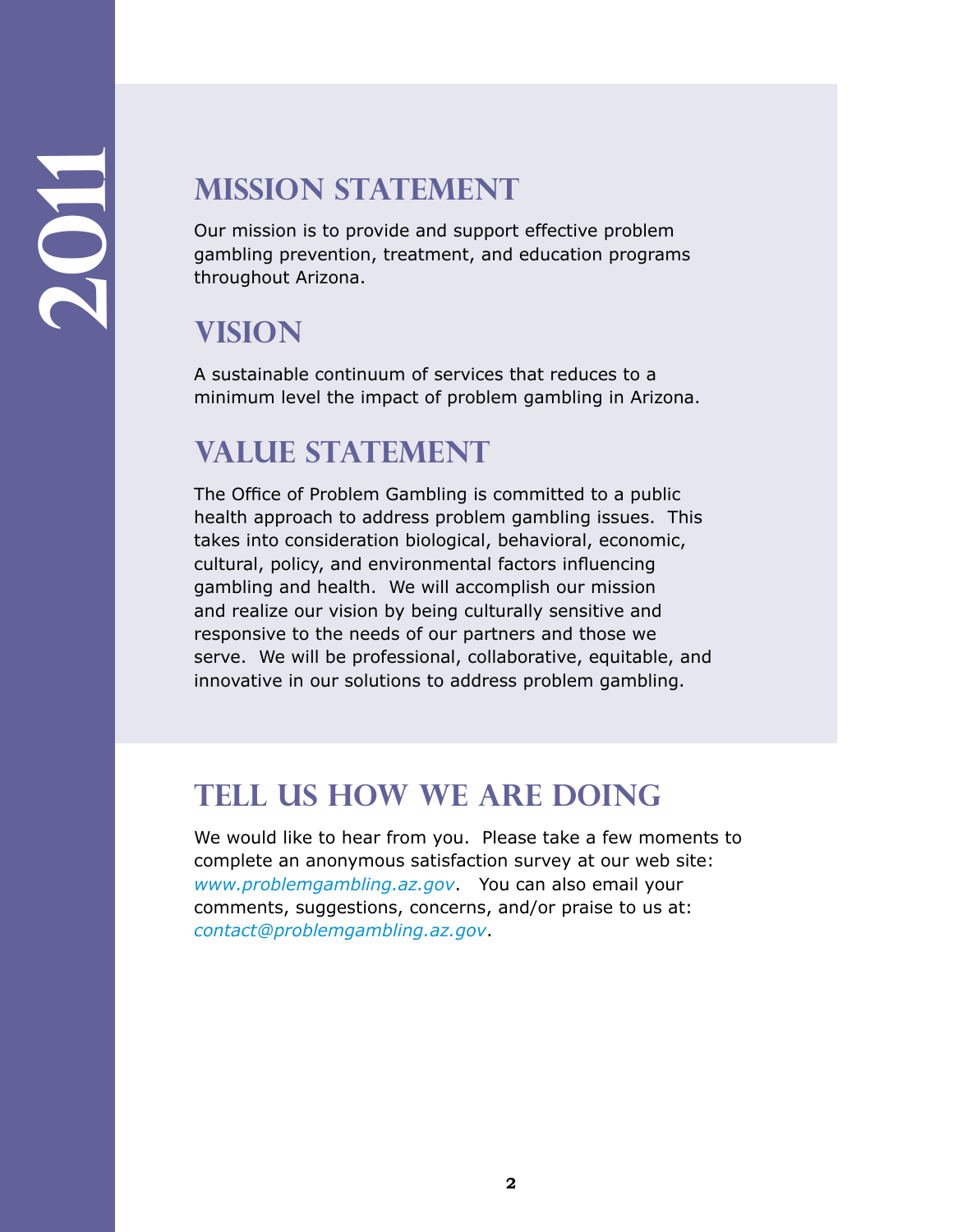### **Director's MessAGE**

Nothing is more constant than change. This year we are in a new location with new staff. But what has not changed is our commitment to assisting problem gamblers and those affected by problem gambling. We remain steadfast in our dedication to educate the public about the disorder of compulsive gambling and to share the message that there is hope and help for those who are impacted.

In this year's report we devote a significant amount of attention to the State's casino self-exclusion program. In partnership with



the Arizona Indian gaming tribes, thousands of people have participated, and this continues to be an important component of improving the lives of problem gamblers. Larissa Pixler oversees this important program. Since the inception of our office eight years ago, she has been a valued colleague. This year she became an official part of our team.

Hundreds of people received treatment from our contracted providers this past year. Elise Mikkelsen now oversees that vital feature of our service menu. We are grateful for the foundation she has laid for our Prevention and Education efforts, which will now be overseen by Kim Zill.

Our 1 800 NEXT STEP helpline continues to provide a needed resource 24/7. We are pleased that our "mystery calls" confirm a high level of quality. We hope the data we have culled from those calls assists us all in gaining greater insight into the circumstances and needs of those who would benefit from our services.

Our March symposium has become an annual tradition for many of our stakeholders. It is good to see so many treatment providers in attendance, as well as representatives from other state agencies. We hope to build on that foundation by offering educational tracks of even greater variety in the future.

We hope you will take us up on our offers to complete our satisfaction survey and to order free educational materials. We always want to be improving. And we want to be sure our message is reaching everyone who needs it. Our new Administrative Assistant, Kristen Forsyth, is your resource for obtaining the materials you need to help those you serve.

When I spoke at the National Conference of Legislators from Gaming States this past year, I was pleased to see the growing interest policy makers have in ensuring that those affected by problem gambling receive help. May that never change.

Thank you for all you do to help those in need.

Sincerely,

Rick Pyper **Director** Email: rickpyper@problemgambling.az.gov

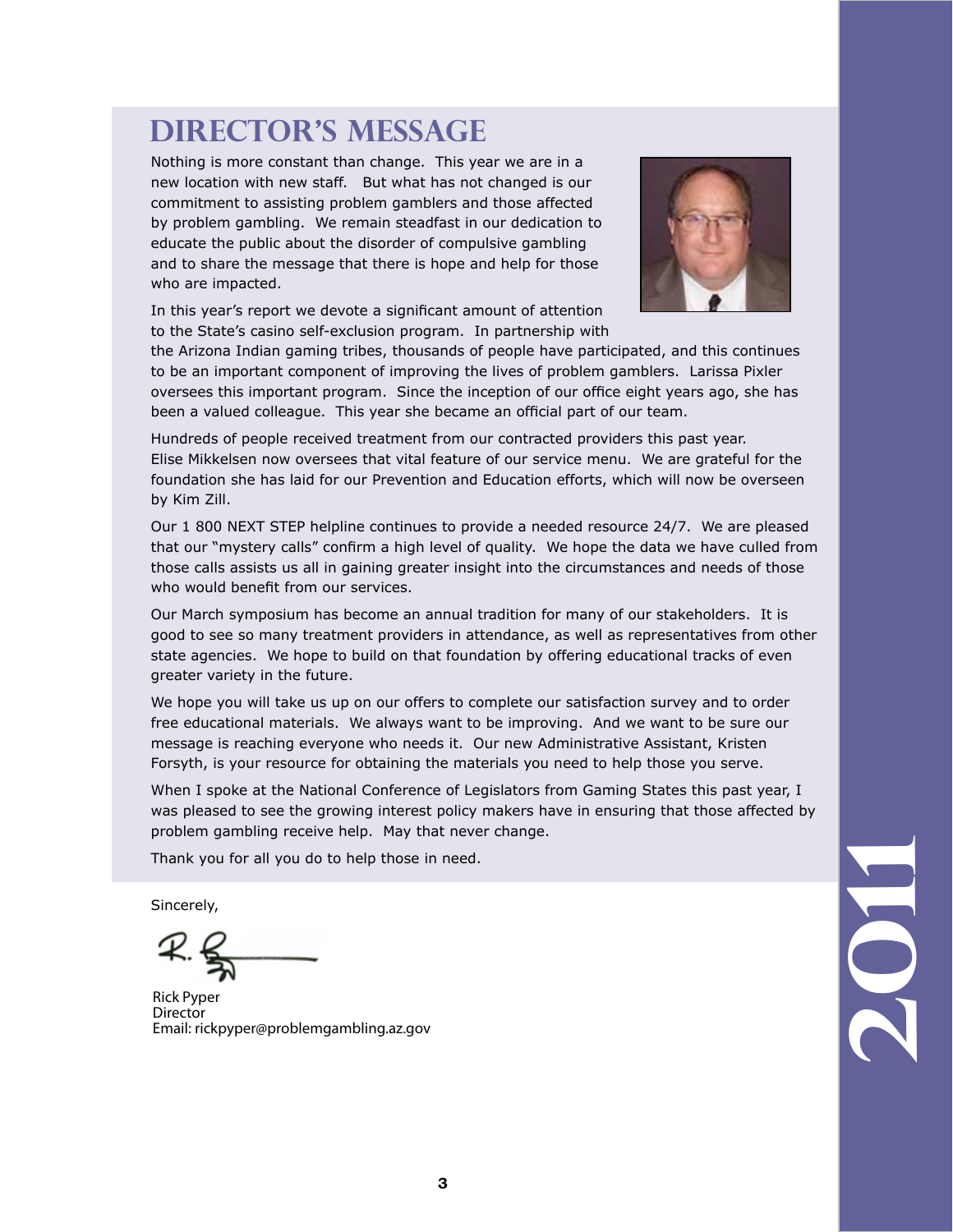### **Self-Exclusion**



Larissa T. Pixler Self-Exclusion Program Email: lpixler@azgaming.gov

**2011**

On September 30, 2011, self-excluded participants numbered 2,666 – 53% males and 47% females. This percentage difference has been fairly consistent over the years. In fact, since 2005 the percentage of males has only varied between 53% and 55%. We analyze the information we receive in many different ways for a better understanding of what the numbers really tell us. For instance, we note the ages of the participants and separate individuals by gender. The ages listed below are at the time the person signed the self-exclusion form.

Individuals Enrolled in the Statewide Self-Exclusion Program by Gender Percentage in each Age Group as of September 30, 2011



The first time a person hears about the Self-Exclusion Program, the explanation of the rules often surprise and interest them. People with a doubtful and curious attitude always ask me how certain aspects of the program can be enforced. These questions are couched much like a challenging teenager would in the "yeah, but…" format. One of the first issues people find incredible is the notion of individuals volunteering to sign themselves out of a casino for a period of time. I have noted the people who are most shocked about this aspect are those who frequent casinos themselves. During the course of these conversations, many times a possible gambling problem is revealed.

I am often asked about the consequences of someone violating a self-exclusion agreement. They want to know – again, with a challenging attitude – if someone really ever had to forfeit a jackpot. I explain, that yes, this has really happened. The Harrah's caveat regarding the application of exclusion to all Harrah's properties worldwide startles some people. I explain the self-exclusion contract involves the problem gambler, the State, and the Tribes, and it cannot be altered or rescinded. This leads to additional questions and challenges with the incredulity that people would choose to self-exclude for ten years.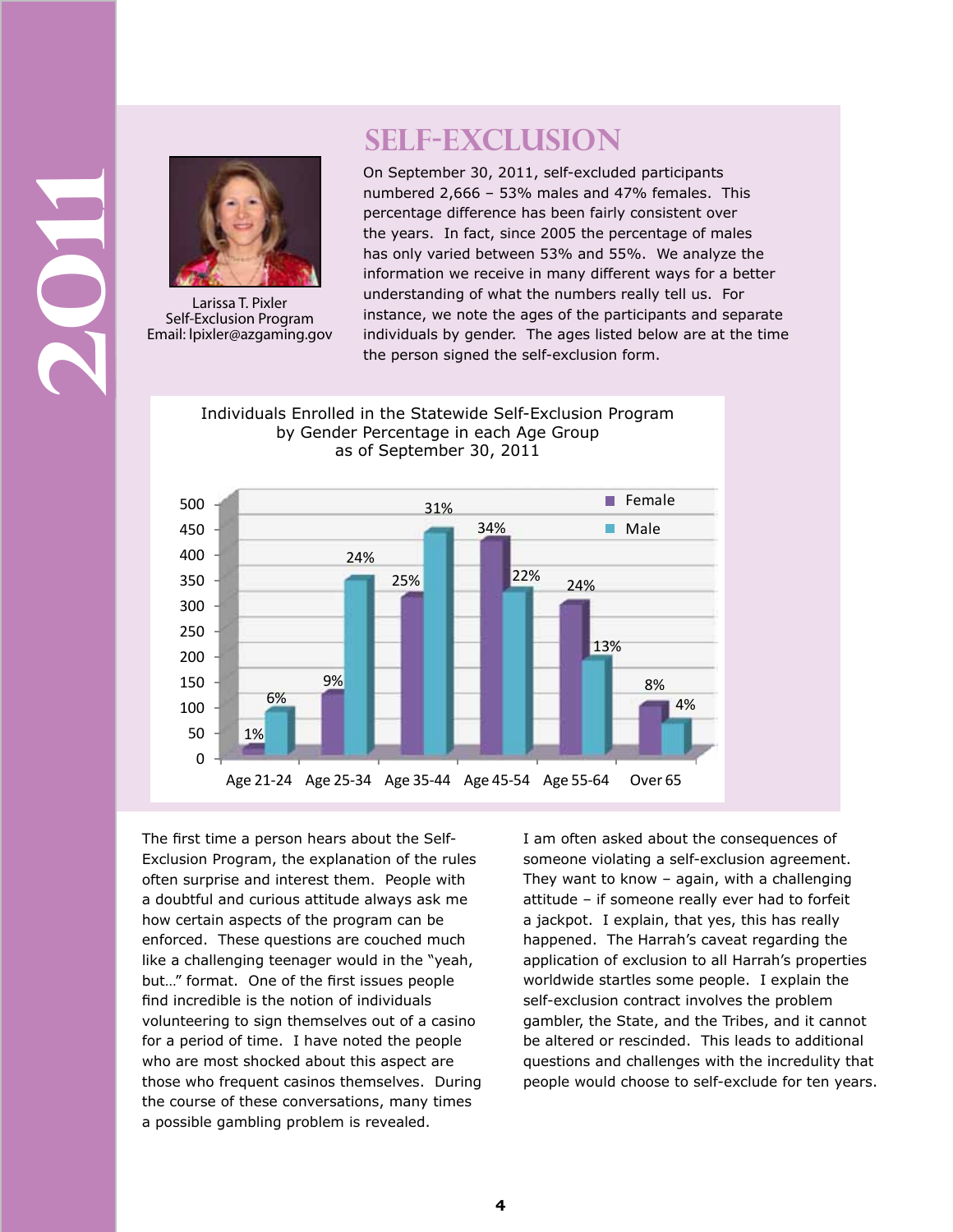### Total Duration Chosen for those in the Program as of September 30, 2011



The question of totals is always asked. Those who frequent the casinos enough to recognize other players, will confidently state the number should be higher. They will say, "Those people are there all the time!" I gently reply with a question: "How do you know that?" The tenyear total is static in that none have yet expired, whereas the one-year totals are quite fluid.

When looking at the self-exclusion totals, it is important to remember each number represents  $a$  person  $-$  in crisis. Self-excluded participants come from all segments of society. There are people who berate themselves for the problems they have caused their families, and others who minimize any possible disturbance, claiming not to have any problem except for the family member "making a big deal over nothing."

Some profess true consternation about having a gambling problem because they claim to be too smart, logical, educated, or spiritual. On the other end of the spectrum are those people who have such low self-esteem they believe this gambling problem is just more proof of their "loser" identity.

Most people who sign the self-exclusion contract adhere to the rules and stay out of the casinos. There have been more than 4,500 participants since the program began in the spring of 2003. Many people who have signed for one and five-year self-exclusions have renewed. There are those who have renewed a one-year exclusion year after year. Participants are encouraged to take advantage of the resources available, particularly counseling and Gamblers Anonymous meetings.



The casino surveillance and security, as well as the cashier cage personnel, keep an eye for those who should not be on casino property. The numbers in the chart above represent those persons who self-reported their violation or were caught and a report was sent to this office. The vast majority of participants in the program appear to be either staying away from Arizona casinos or not getting caught when they relapse.

\* Ten-year rescind request totals were not tabulated consistantly before 2007

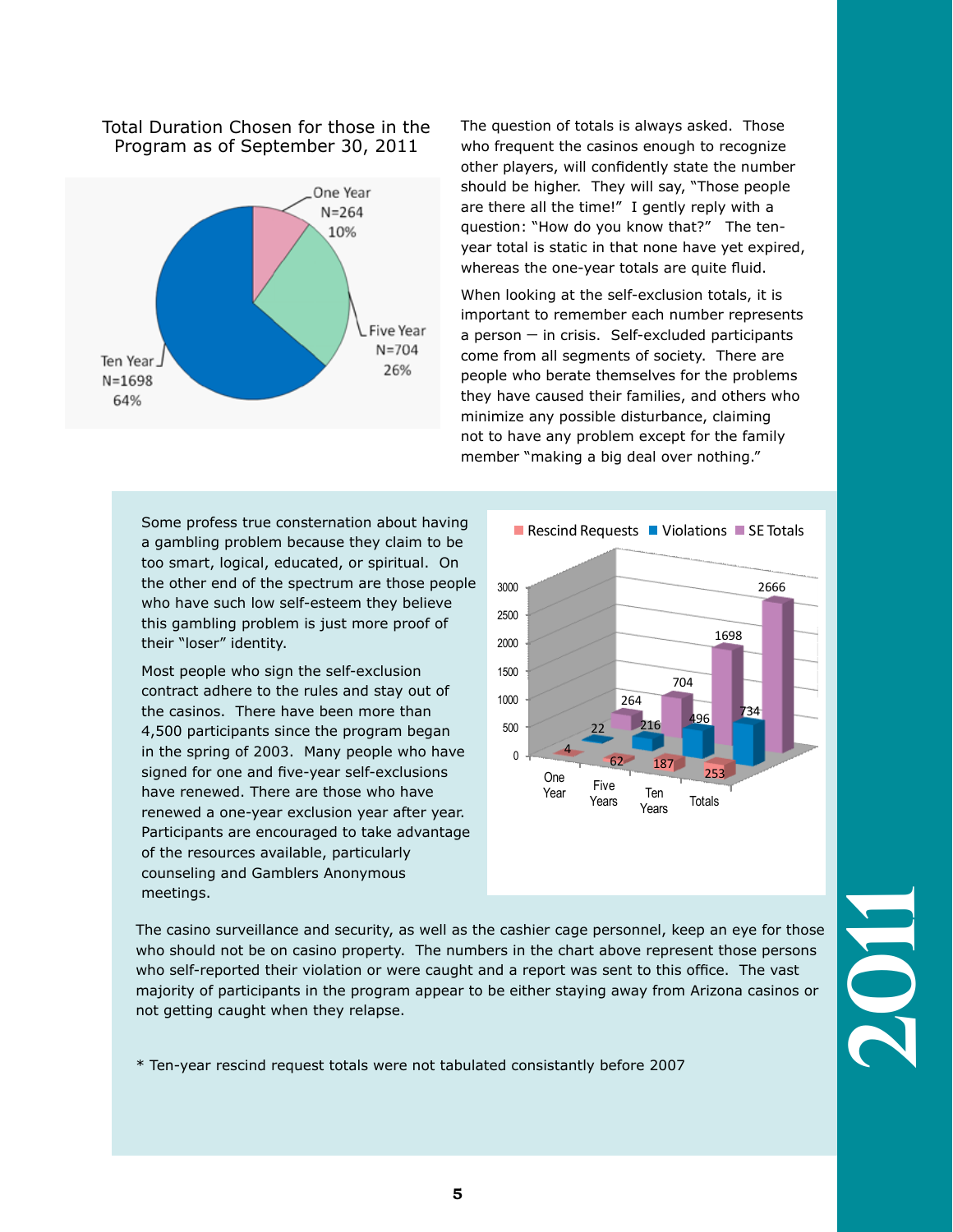

Kimberly Zill Education/Prevention Administrator Email: kzill@problemgambling.az.gov

The Office of Problem Gambling continues to utilize "Mystery Caller" test calls through its contractor, Behavior Research Center. This process aids with quality assurance by preparing helpline specialists to provide the following to our callers:

- Gambler's Anonymous meetings in their city or county
- Nearby gambling treatment providers
- An offer of a transfer to a treatment provider while the caller is on the phone
- The Office of Problem Gambling web site address
- Additional information to be mailed to the caller's home
- Information about Arizona's self-exclusion program

### **HELPLINE**

The Office of Problem Gambling continues to sponsor a 24-hour, toll-free, helpline (1.800.NEXT STEP) for the public to call for help and information about problem gambling. We received 377 calls during FY 2011.

Last year, calls from men outnumbered women, after a two-year period of women out-numbering men. This year more women called again.

The top referral source, by far, remained the casinos. Of those calling the helpline, 29% reported that they learned about the helpline at a casino. This is the sixth consecutive year that the casinos have ranked number one.



Behavior Research Center also helps to ensure the helpline specialists are collecting data, such as gender, ethnicity, and income, etc. This data is important so we can target our prevention and outreach efforts most effectively. Behavior Research Center reports that the helpline consistently meets these outcome measures.

Each year data gathered from calls made to the helpline reveal interesting and important information. For instance, the majority of last year's callers stated they were married with no minor children living in the household. Fifty-six percent of callers stated their favorite form of gambling was slot machines. The second most popular was card games at 17%. One sobering statistic is that 24% of callers indicated they suffered from depression and a significant number of them said they had considered suicide in the past six months. Additionally, the most common age at which callers said they started to gamble was between 18 and 24. This clearly reinforces the need for further prevention and education efforts directed toward our youth.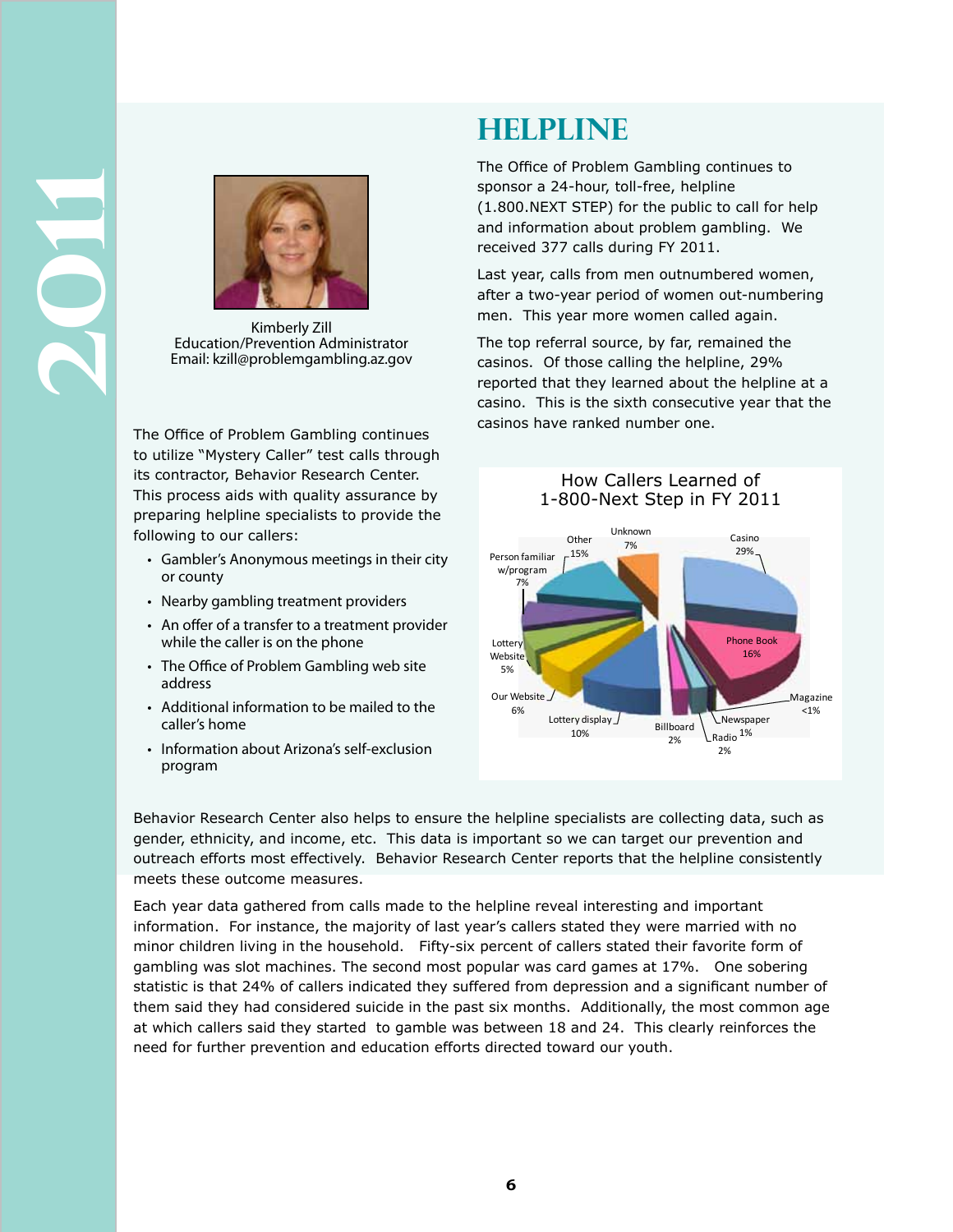

### **OPG sYMPOSIUM**

The Office of Problem Gambling held its annual symposium on Monday, March 7, 2011. This all-day event kicked off the beginning of National Problem Gambling Awareness Week in Arizona.

This year's event had the highest attendance to date. The symposium  $-$  entitled "Problem Gambling: Making a Difference in an Unpredictable  $Climate'' - focused$  on issues directly affecting both consumers and professionals in the problem gambling field. The symposium was supported by our generous co-sponsors: The Arizona Lottery and Harrah's Ak-Chin Casino. There were more than 70 attendees at this year's event.

Jim Wuelfing was the keynote speaker at the 2011 symposium. He is the owner and CEO of the New England Center, an organization dedicated to quality training and technical assistance services. Mr. Wuelfing discussed the challenges and principles of



prevention, as well as providing services to priority populations. Several presenters addressed other areas of problem gambling research, prevention and treatment. New this year was the "Voices of Problem Gambling Recovery" group from Oregon. They provided a unique perspective on the issue: consumers as advocates.

### **cOMMUNITY eVENTS**

The Office of Problem Gambling participated in many prevention, health, and education events in FY 2011, including:

- Art of Recovery Expo
- Students Against Destructive Decisions Conference
- Lovin' Life Expos for Seniors
- Southwestern Schools for Behavioral Health Policy Conference
- Indian Nations and Tribes Legislative Day
- National Council on Problem Gambling Conference
- National Council of Legislators from Gaming **States**

At these and other events, we distributed nearly 8,000 awareness materials.

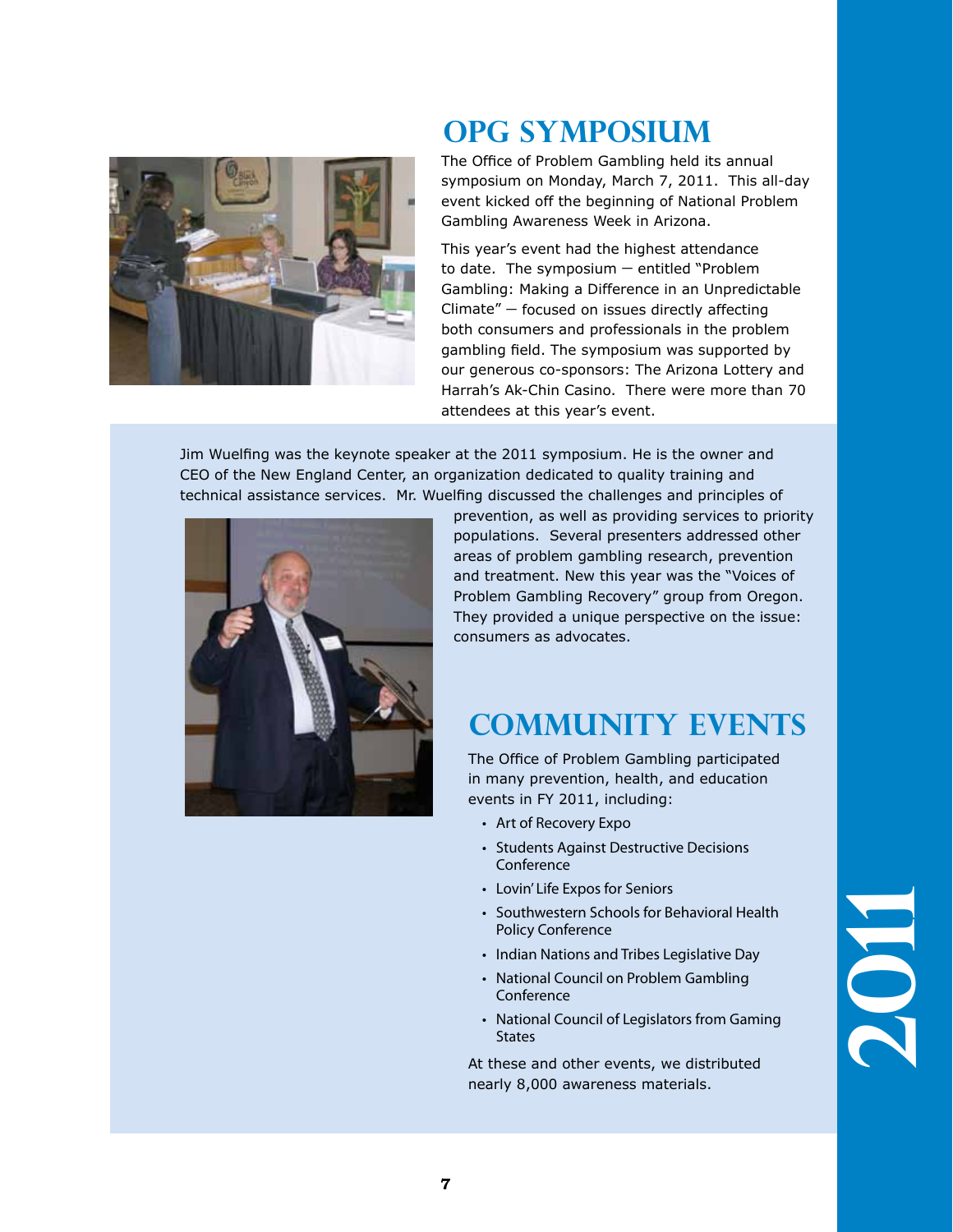

Elise Mikkelsen Treatment Administrator Email: emikkelsen@problemgambling.az.gov

As we look ahead, we are committed, as always, to provide Arizonans with the highest quality of programming and support. And that mission remains true for our treatment program.

As of September 2011, there are 29 OPG problem gambling provider locations throughout Arizona.

When we look at our treatment data, we see the average age that problem gamblers in our system first gambled remains 24; however, the age at which gambling became a problem has risen from 37 to 38.

The average gambling debt of problem gamblers has risen from \$44,000 to more than \$49,000, and clients continue to report a high rate of co-occurring mental health and substance abuse disorders.



#### **Clients in Treatment**<br> **TRAINING** During FY 2011

### **TREATMENT**

During FY 2011, 824 people received treatment services from OPG-funded providers.

2011 brought change to our treatment program as our esteemed colleague, Tim Christensen, decided to pursue other opportunities. Tim was a vital part of the development and evolution of our program, and his contributions to the problem gambling field worldwide are notable and worthy of commendation.



Two advanced trainings are scheduled for this year. A training on ethics will take place in Tucson on November 18, 2011. Jackie St. Germaine from Perspectives Counseling will provide this training. Tim Fong from UCLA will present our Phoenix training on December 9, 2011. Tim will discuss UCLA's research-based approaches.

We are excited to be moving forward with the online training we are creating in collaboration with Arizona State University. We are in the final stages and once beta testing is completed we will let everyone know when things are up and running.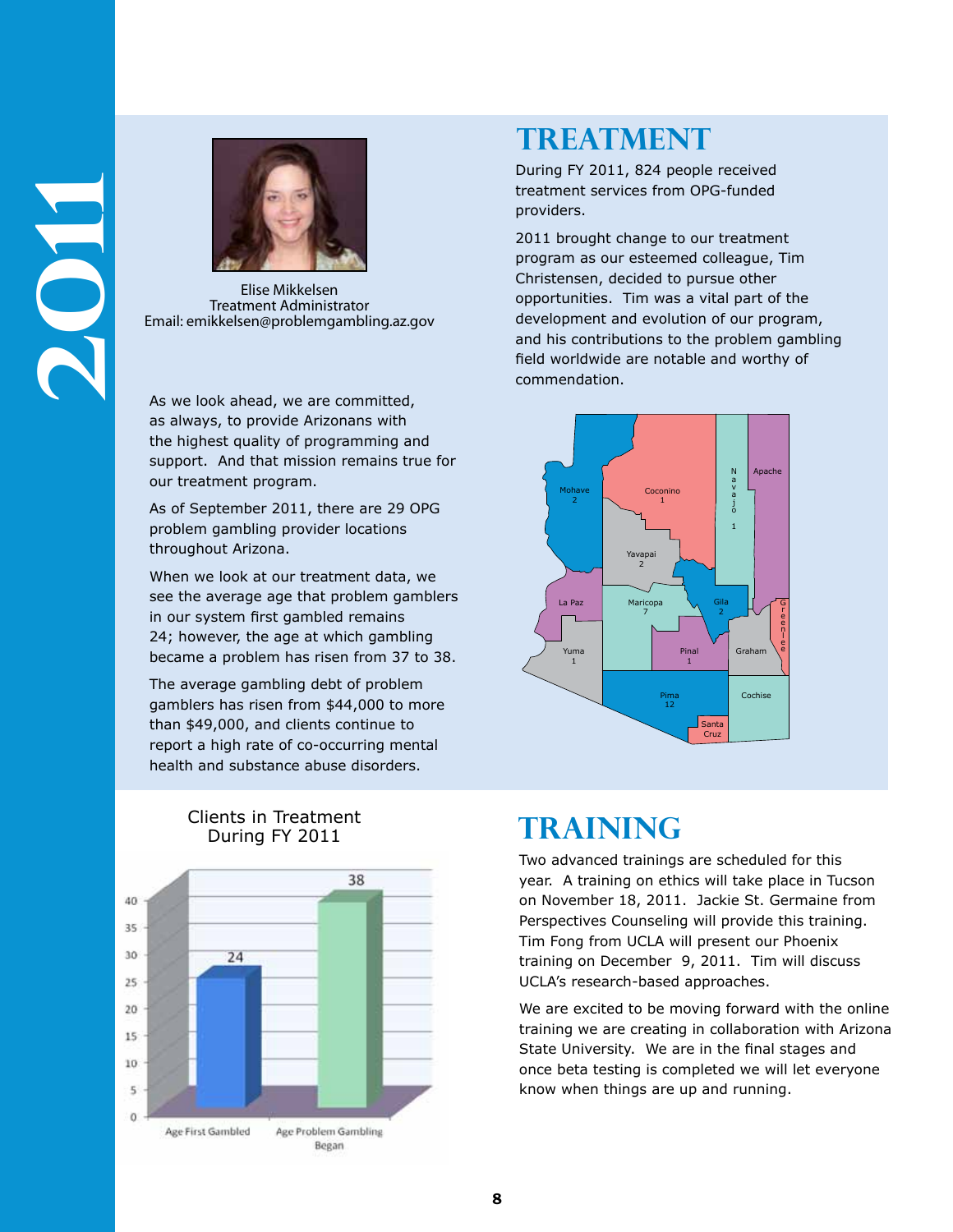### **resource materials**

The materials depicted on this page are available to you free of charge. Go to our website at www. problemgambling.az.gov to place an order, or give us a call at 602-542-8998.

We have brochures for the following problem gambling topics:

- General information
- What youth should know
- For those who work with youth
- The connection between youth gambling and youth substance abuse
- Seniors
- Warning signs--rack cards and wallet size
- 1.800.NEXT STEP posters

We also have packets of information to give to those who self-exclude at casinos.



Kristen Forsyth Administrative Assistant Email: kforsyth@problemgambling.az.gov



Youth Gambling Tri-fold Brochure folded to same size as a rack card 3 3/4" x 8 1/2"

amb Risks of **Playing the** Game 1.600.ICETTSTER

Youth Gambling Tri-fold Brochure folded to same size as a rack card 3 3/4" x 8 1/2"



10 Warning Signs folded to same size as a business card 3 1/2" x 2"



Youth Screening Guide for substance abuse, alcohol, and problem gambling in English 14" x 4 1/2" folded to 3 1/2" x 4 1/2"



Senior Adult Tri-fold Brochure folded to same size as a rack card 3 3/4" x 8 1/2"



Warning Sign Rack Cards in English or Spanish 3 3/4" x 8 1/2" standard rack card size



What is Problem Gambling? Brochure folded to same size as a rack card 3 3/4" x 8 1/2"



8 1/2" x 11" Poster Blue, Green, or Gold